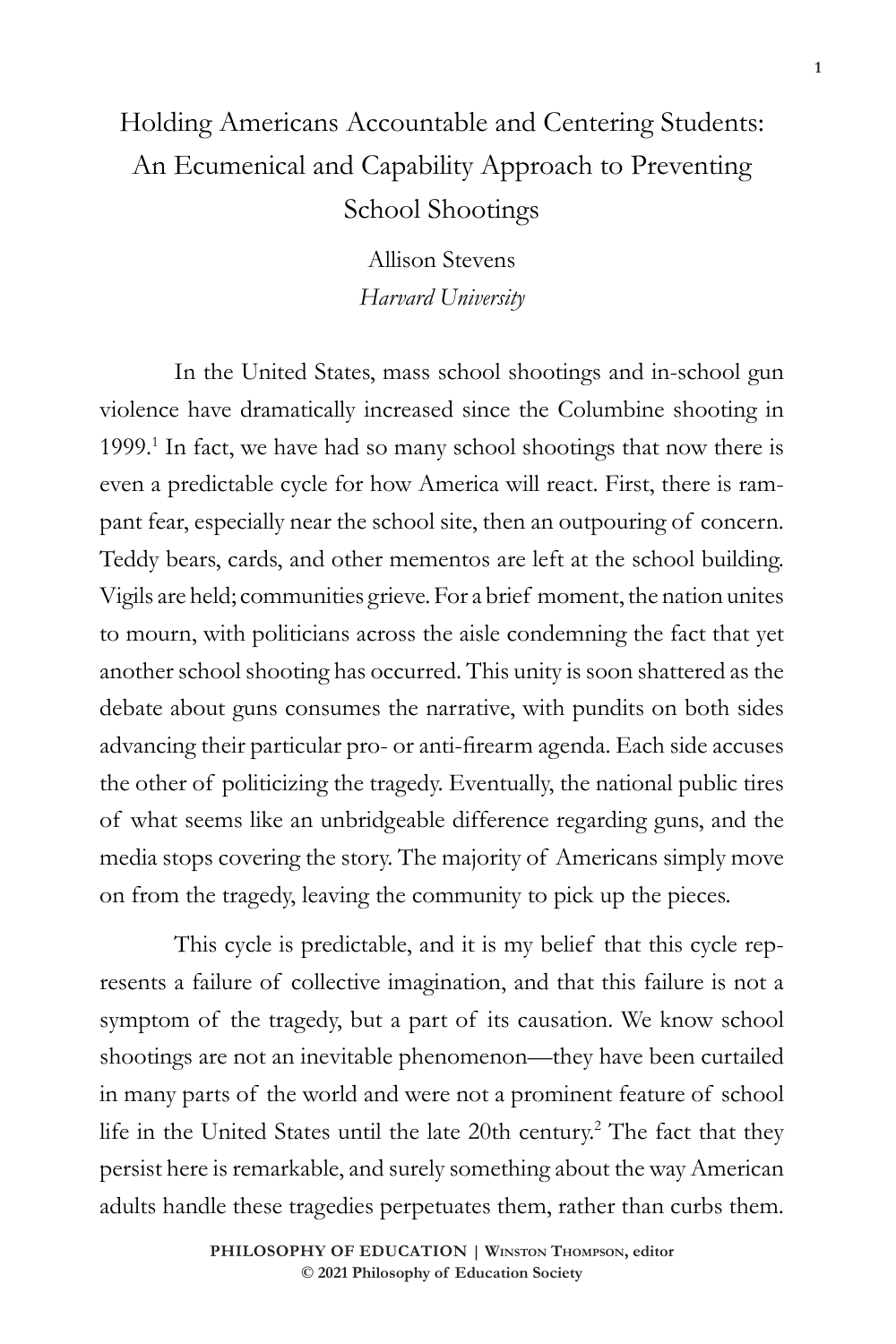In this paper, I set out to (i) identify American adults' relationship with school shootings and (ii) argue that the brief moment of common ground, when our nation unites to mourn, can and must be translated into a robust social imagination for what students should experience in schools.

This will not be a paper about gun control. Other authors have thoroughly addressed the pros and cons of regulating guns, or have compared "private gun possession" to a "nuclear arms race."3 However, when considering student safety, I would argue that oftentimes student experiences have been on the *periphery* of these discussions. Instead of privileging the lived experiences of students, American adults have spent much of their time talking and writing about private and public gun possession. By focusing on these inhuman elements, we have ignored what we really mean by *student safety* itself—that is, students' actual capability to be safe. If we recenter students and their actual experiences of school safety, perhaps American adults can create new social conditions that do not contribute to the prevalence of school shootings. What would such a recentering look like? To answer this question, I will later turn to Amartya Sen and Martha Nussbaum's *capability approach* to justice.

### WHY AN ECUMENICAL APPROACH?

How can American adults understand their relationship to the school shootings that our students increasingly experience? By viewing this problem through a prism of another dynamic—that of wealthy and less wealthy countries as outlined in Thomas Pogge's *Real World* Justice—we can better understand the culpability of American adults. In *Real World Justice*, Pogge critiques the global elite, particularly members of affluent nations who rely upon economic analyses to justify their luxurious lifestyle while members of developing nations suffer.4 To rescale Pogge's international argument to the United States, I will critique the American adults who have had greater opportunity to influence national culture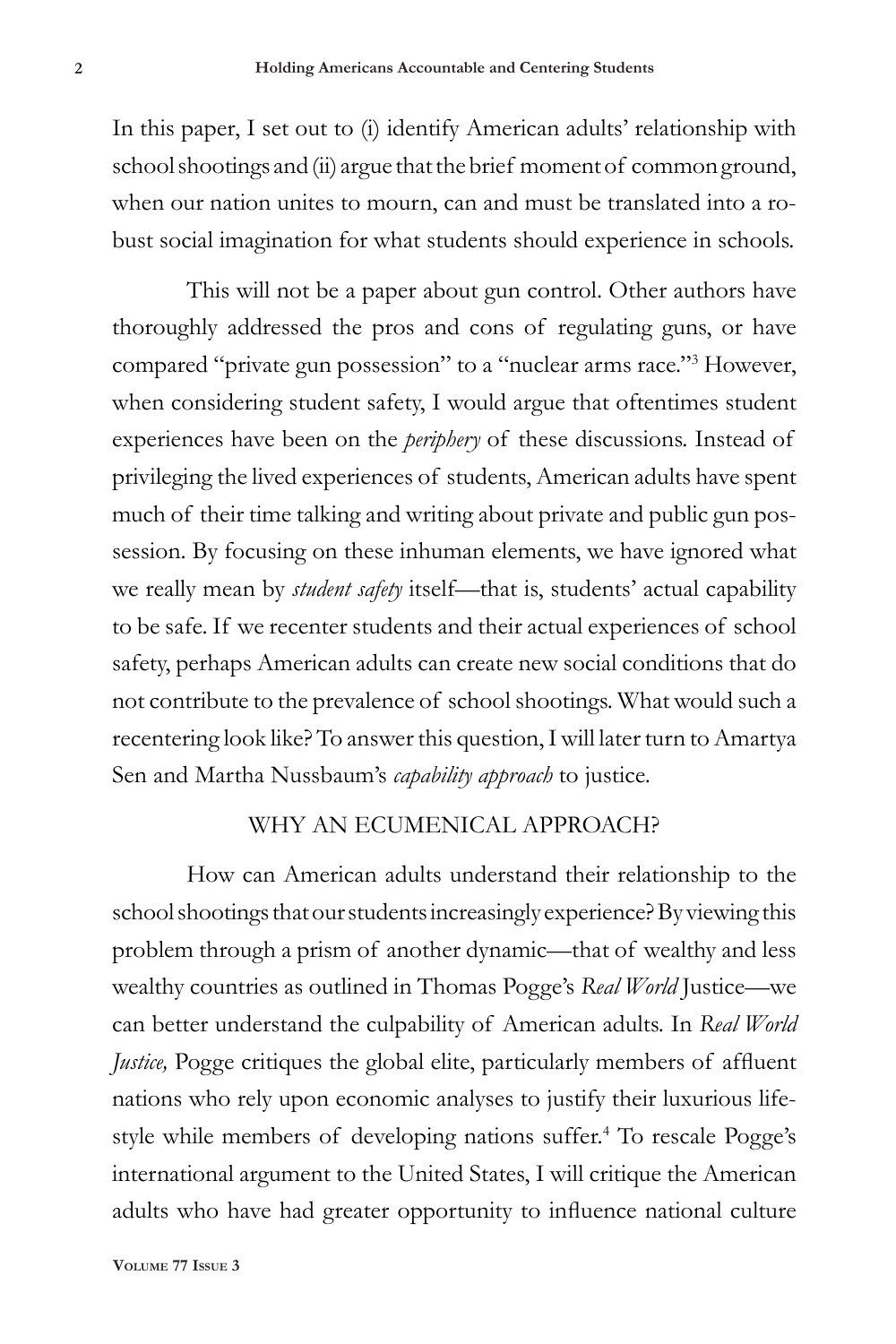(in terms of years) than students and are able to more fully participate in democratic discourse. Just as members of affluent nations rely upon economic analyses to justify their lifestyle, so American adults rely upon their ideological scruples to justify their inaction in comprehensively addressing school shootings. Therefore, in this paper, I will argue that *by shaping and enforcing the social conditions that foreseeably, repeatedly, and avoidably cause school firearm violence, American adults are harming American students*. 5

The power of Pogge's writing is that he does not limit himself to one philosophical tradition, and instead makes his argument by illustrating through what he calls an "ecumenical" approach.<sup>6</sup> As I understand Pogge, an "ecumenical approach" is one which finds common ground across differing notions of justice, appealing to each conception of "the right" on its own terms, and demonstrating that the status quo violates the demands of justice no matter which conception a person may hold. Adapting Pogge, I will show how each aspect of his "ecumenical approach" can be understood in terms of U.S. adults' failure to address school shootings.<sup>7</sup>

Within American democracy, the advantage of ecumenical discussions of harm is that they are both *reflexive* and *constructive*. The American political landscape is characterized by a plurality of conceptions of justice. Because the ecumenical approach reflects the pluralistic nature of American society and has the ability to respond to distinct conceptions of justice, it is reflexive. Even if the ecumenical approach does not address each conception of justice held by each citizen, meaningfully acknowledging the plurality inherent in American society allows the ecumenical approach to mirror our multiple viewpoints more fully than a single hegemonic theory. Moreover, illustrating harm across this plurality enables the ecumenical approach to influence *and be influenced by* multiple conceptions of justice prevalent in our society. I argue that this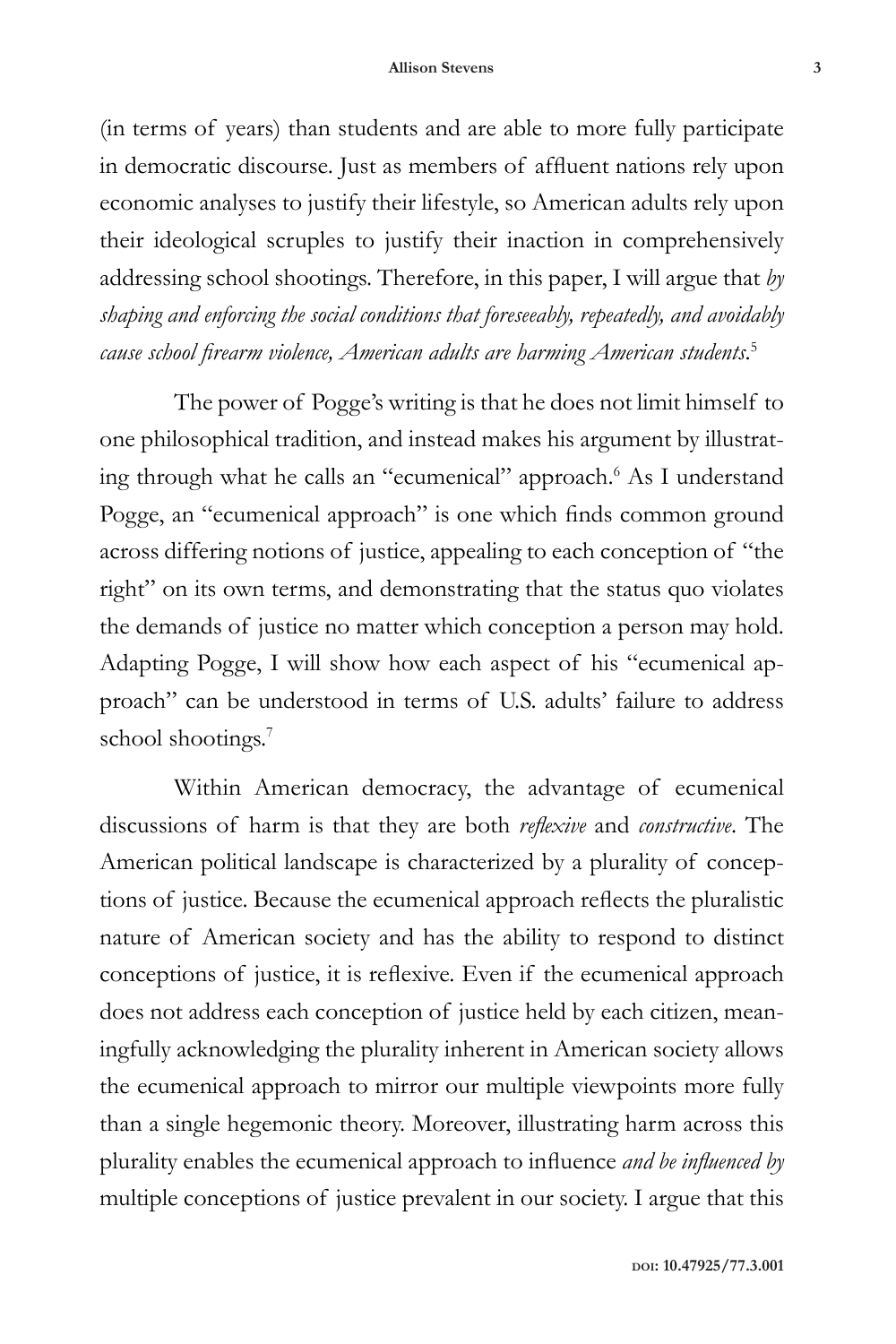reflexive element makes the ecumenical approach more effective in dealing with problems in the United States because its plurality is authentic to our diverse social and political climate.

Ecumenical discussions of harm within the United States are also *constructive*, in that their appeal to a plurality of conceptions of just action promotes democratic agreement. If the ecumenical argument presented does indeed resonate across multiple constituencies, these constituencies now have a common ground for democratic action. Thus, the ecumenical approach is not only a theoretical connection between pluralistic conceptions of justice, but it can also be foundational for political movements across disparate groups. Understood this way, the constructive element of ecumenical arguments has the ability to create "overlapping consensus" in the Rawlsian sense.<sup>8</sup> When "reasonable though opposing religious, philosophical, and moral doctrines" find reasons to support a common political claim, that political claim is a point of overlapping consensus.<sup>9</sup> If ecumenical arguments, such as Pogge's, successfully address "reasonable though opposing" conceptions of justice, then their conclusion also represents a point of overlapping consensus.10 This overlapping consensus represents a *constructive* foundation for understanding, if not solving, societal problems.

### HOW AMERICAN ADULTS CREATE AND BENEFIT FROM SOCIAL CONDITIONS

Because I claim that American adults create the social conditions that cause the pattern of firearm violence in schools, and that this is a form of injustice, there are a few clarifications that must be made before I proceed. Which social conditions am I referring to, and how do American adults create and enforce them? For the purposes of this paper, *social conditions* can be understood as the ecological factors that promote violent ideation, encourage toxic masculinity, fail to recognize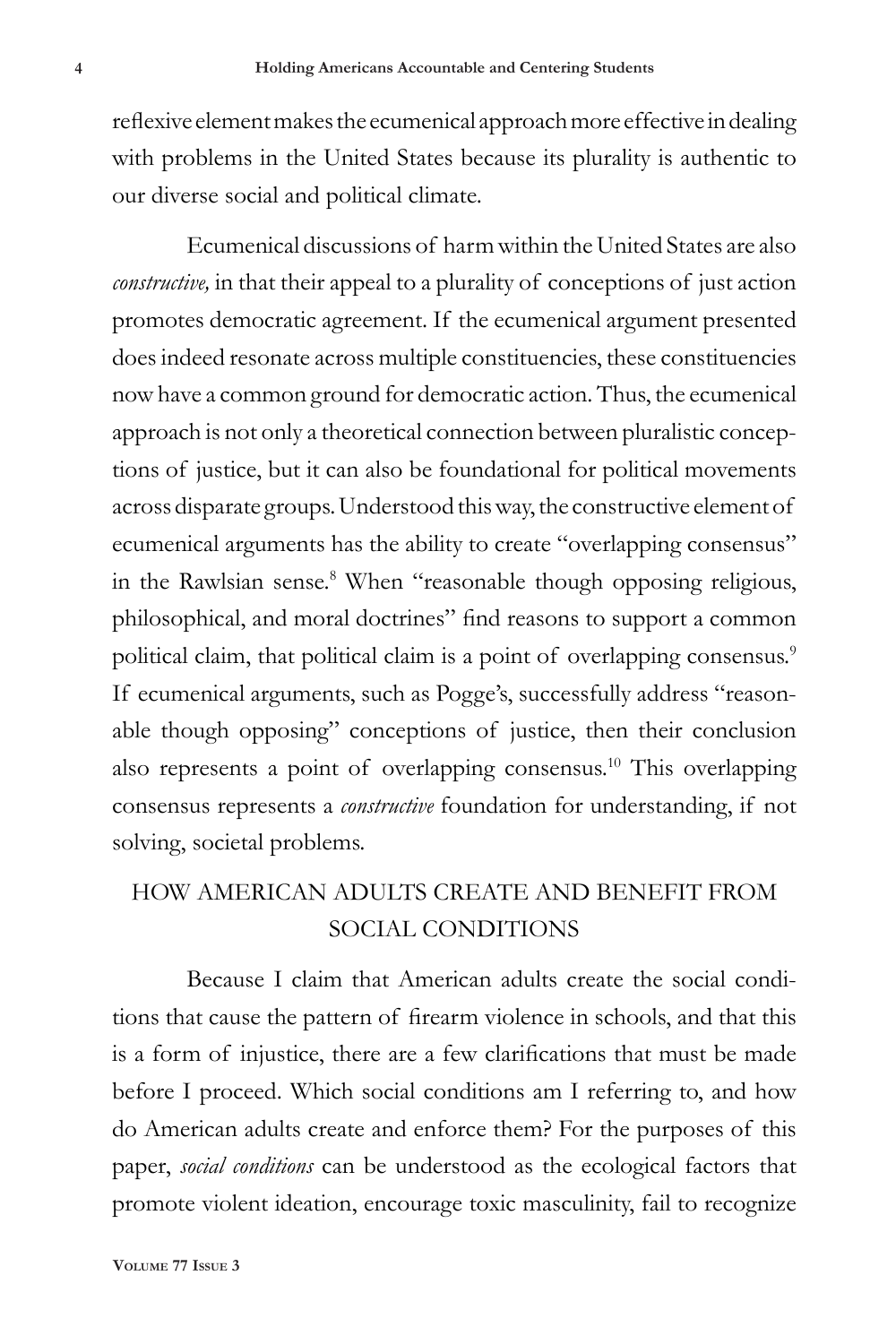severe mental health issues, enable violent people to access firearms, and position schools as targets to be "hardened."11 Thus, *social conditions* include a wide range of conversations and institutions *created* and *maintained* by American adults. Verlinden, Hersen, and Thomas link factors such as media glorification of violent acts, poor opportunities for community involvement, and firearm availability—all of which are driven by adult decisions—to school violence.<sup>12</sup>

In a moment, I will illustrate how these social conditions *cause* the pattern of firearm violence in schools, but before doing so, I recognize that a fundamental challenge that Pogge addresses should also be considered in my work. Namely, readers may "suggest that I [Pogge] am making *conceptual* mistakes by relabeling as harm what are really failures to aid and protect."13 This distinction is important because "negative… moral duties are more stringent than positive ones."14 For example, "the duty not to assault people is more stringent than the duty to prevent such assaults by others."15 Pogge responds to this challenge by arguing that because affluent nations have created and still sustain the social institutions that harm the world's poor, and because they benefit from these institutions, they have a duty to dismantle these institutions and cease harming the most vulnerable in society.16

Similarly, as citizens of a democratic republic, we are implicated in political debate through our voices and our votes, and as consumers of commodities and of media, our demands influence the culture that surrounds us. To the extent that this culture is composed of ecological factors that enable school shootings, American adults are responsible. Do American adults also benefit from this influence? I would argue *yes*, insofar as our political and consumer preferences are reflected in the political rhetoric, media, and commodities available to us. Importantly, this does not mean that our individual preferences are (always) satisfied,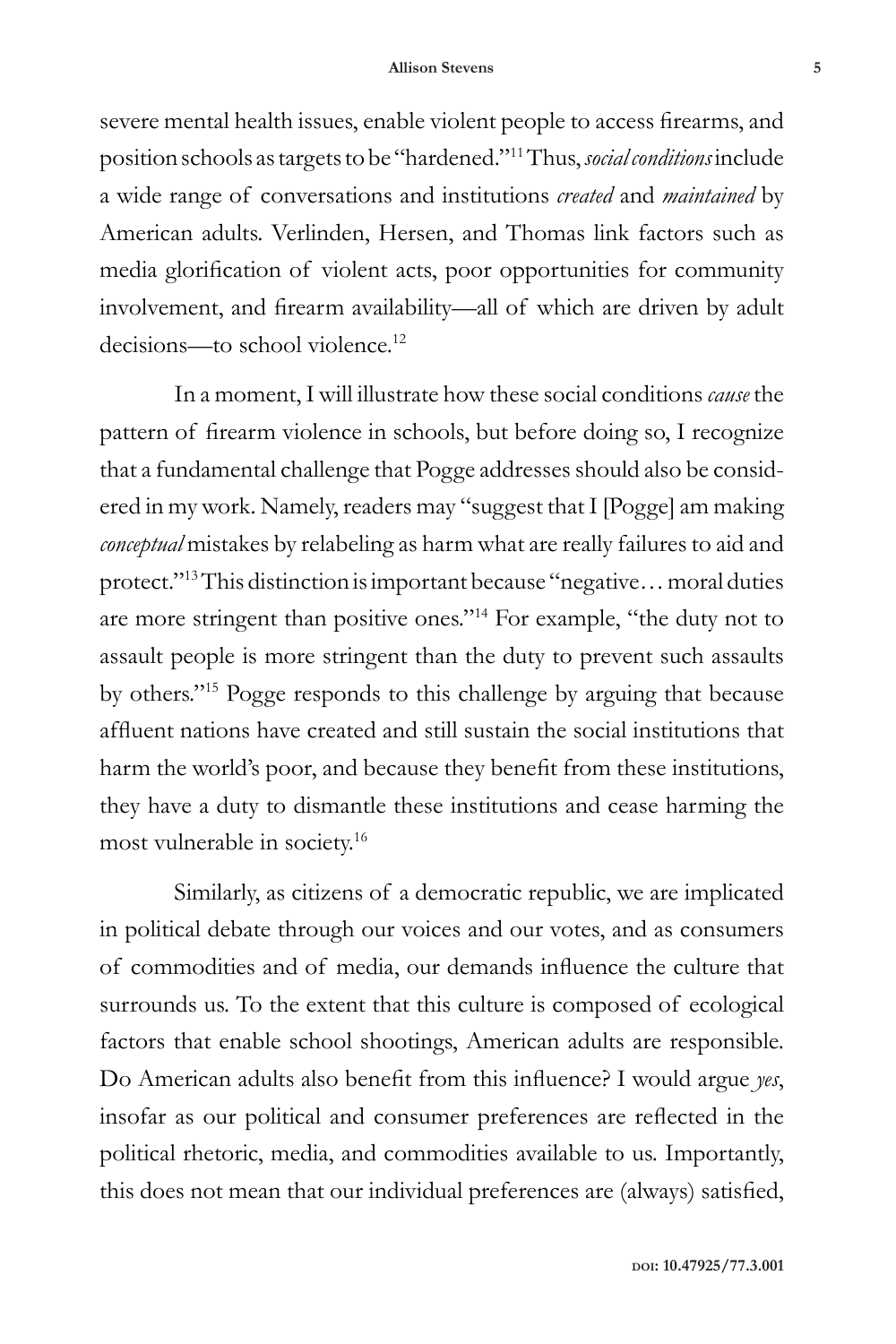but rather that our society's pluralistic appetites are reflected in American culture and are shaped by our individual preferences.17 To the extent that the latter condition is true, we benefit as a society, even if on the individual level we are dissatisfied with some or even most of the cultural habits that surround us.

## AN ECUMENICAL ARGUMENT FOR HARM CAUSED BY AMERICAN ADULTS

At this point, I have attempted to delineate how adults in the United States harm American students by sustaining a culture of violence. I have also attempted to showcase the strengths of applying Pogge's ecumenical approach to the United States context. Now I will venture into the actual ecumenical arguments themselves. In *Real World Justice,* Pogge first considers historical process approaches to justice, then consequentialist arguments, and then responds to causal critiques.18 The comparisons in this paper will follow the same arc.

Let's begin with Americans who believe that the central criteria in evaluating the relationship of American adults to American students with respect to school violence is the historical path that created the situation students face today.<sup>19</sup> If there are "grievous wrongs" that form this path, then the situation students face in schools is a harm perpetrated by the adult community. I argue that there were grievous wrongs on the historical path to the present issues surrounding school safety. For example, some American adults have acted in ways that enable school firearm violence, from perpetrating and consuming inappropriate media coverage of violent acts in school, to deregulating gun ownership such that those with ill-intent have easier access to firearms and ammunition, to supporting state governments that defund school counseling and other supportive programs.20 Moreover, many American adults who have not directly participated in the preceding processes have allowed their inert political

**Volume 77 Issue 3**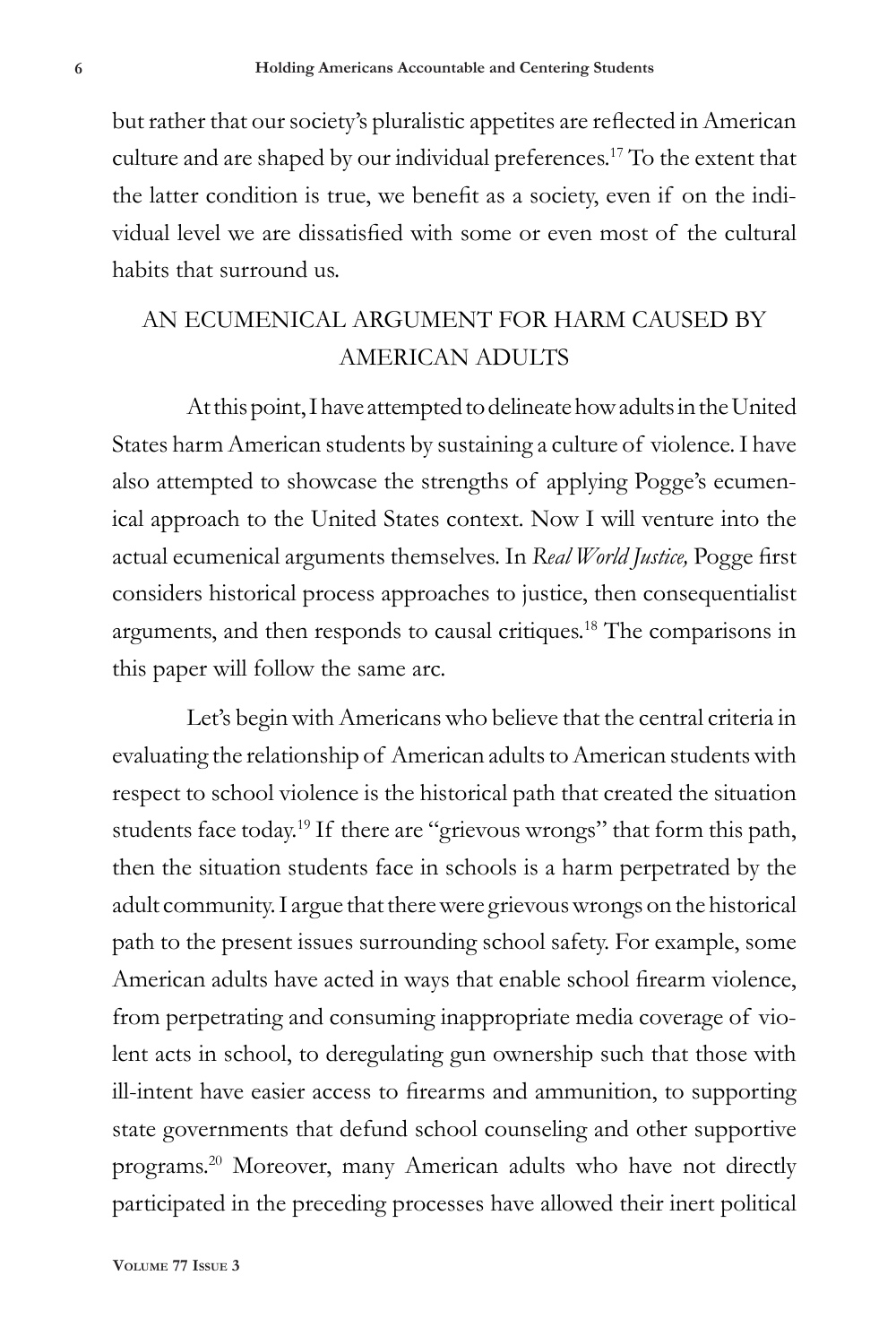#### **Allison Stevens 7**

ideology to be a stand-in for actions that would have helped prevent school firearm violence. Despite the fact that some American adults have worked extremely hard to prevent school shootings, the aforementioned injustices still indict the current situation in terms of historical process.

Some readers cast a wider historical process net—that is, they will accept global inequality if it can be shown that "it *could* have come about on a morally acceptable path."21 Is there a morally acceptable path in which the prevalence of today's school shootings could have come about? Of course, school shootings are never morally acceptable—but is there a morally acceptable counterfactual in which American adults are not implicated in these horrendous tragedies? I will argue *no*. Imagine that American students and American adults had proportional influence on American social structures.22 Is there a situation in which American youth would cede this influence such that it results in the stagnant deliberation regarding the prevention of school shootings we have today? I cannot imagine so, especially as many American youths are walking out of schools to protest the current dialogue surrounding school violence.23

Finally, let's consider readers who adhere to a consequentialist viewpoint. These readers would determine whether harm has been/is being committed by assessing the current situation against "feasible alternatives" and their outcomes.24 In other words, a consequentialist accepts injustice if there are no other pragmatic, "feasible" alternatives that would be more just. The consequentialist perspective is fiercely pragmatic—not only does an ecumenical response to it have to demonstrate that the current situation is unjust, but that it is more unjust then the consequences of implementing and adhering to other options.

Within the consequentialist framework, Pogge sets his criterion for justice as "a minimal and widely accepted demand… on all national institutional schemes that these must be designed to avoid life-saving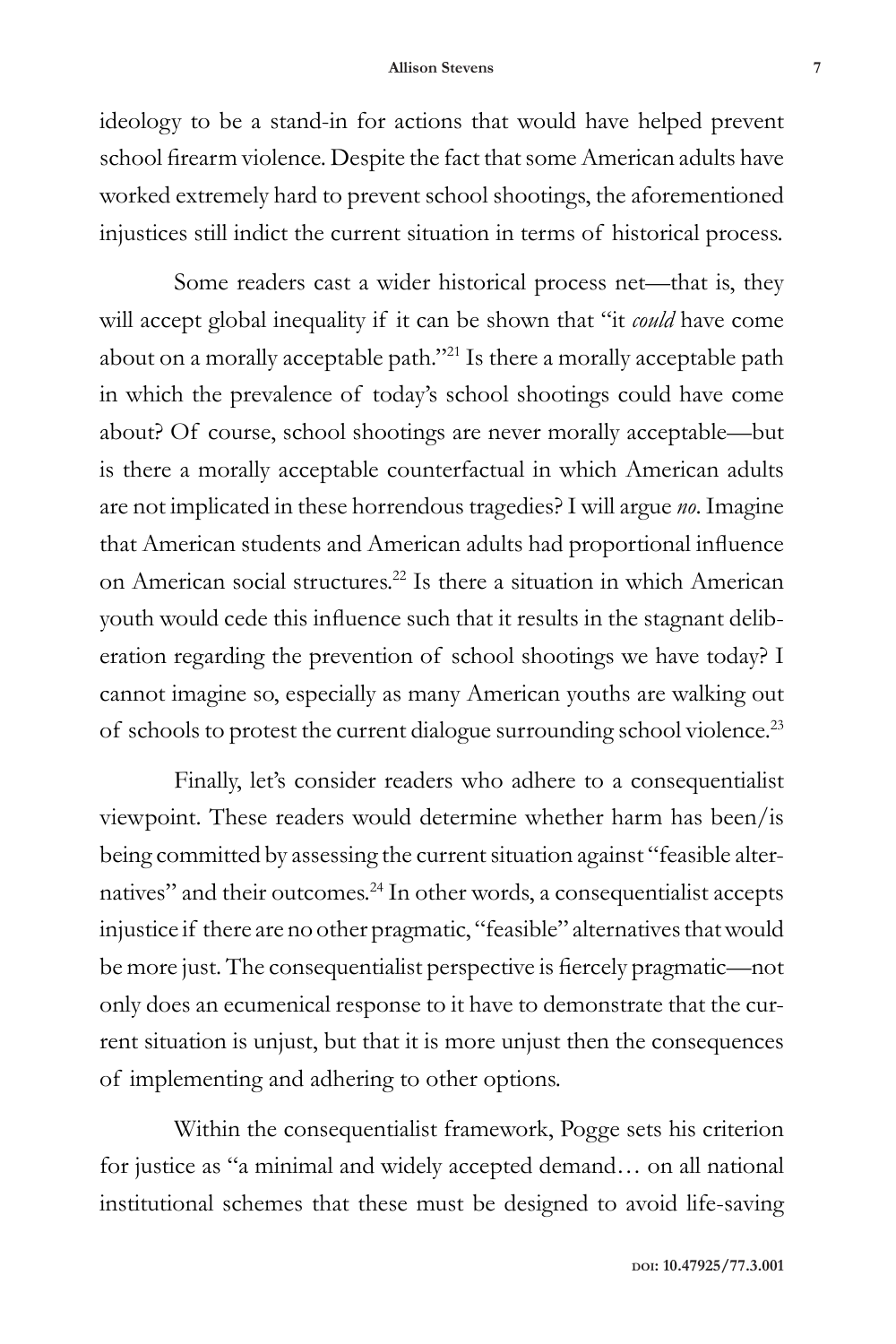poverty insofar as is reasonably possible."25 Unfortunately for Pogge, the scale of his argument prevents him from making direct comparisons—there are no other "global orders." Fortunately for my parallel to Pogge's consequentialist argument, the rescaling of his global ecumenical framework to fit the national level allows me to make comparisons across countries. Although there are many "feasible alternatives" to American social conditions that impact student safety, for the purposes of this paper I will consider feasible alternative gun legislation. The United States possesses an extraordinarily high concentration of civilian-owned guns—in fact, with "less than five percent of the world's population, [the United States] has about forty-six percent of the world's civilian-owned guns."26 The United States has not banned assault rifles or instituted universal background checks, and it also has "the highest homicide-by-firearm rate among the world's most developed nations."27 However, countries such as South Africa and Austria have implemented more restrictive gun laws, such as "ban[ning] automatic rifles, institut[ing] background checks, permits and licenses."28 In South Africa, these gun restrictions were linked to "a 13.6% decline on average per year in gun-related firearm deaths."<sup>29</sup>

Of course, it is impossible to perfectly compare national social conditions as "feasible alternatives" to one another. Each nation has its own constellation of values that shape its culture, and appropriating policies wholesale from one country to another is, therefore, unwise. Even so, I argue that the examples above demonstrate that there are practical alternatives to the United States' social conditions surrounding the prevention of school shootings. Recall the framework for the consequentialist lens: it only accepts injustice if there are no other pragmatic, "feasible" alternatives that would be more just. Some readers may protest that the feasible alternatives shown through the other countries' examples would always be unjust in the United States because they involve a change in gun rights, including arms reduction. Responding to this allegation requires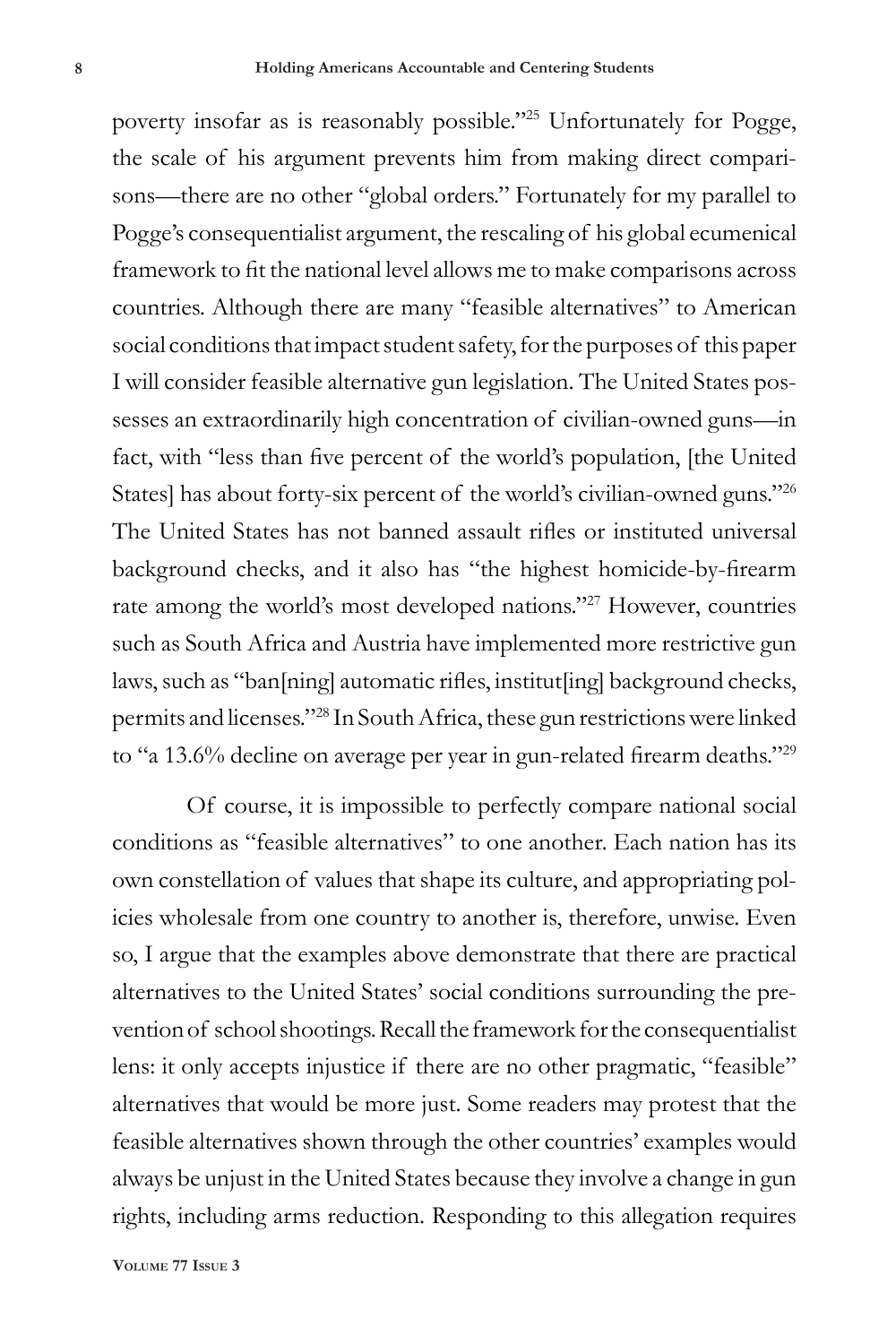a careful consideration of the relative importance of rights, which is beyond the scope of this paper. However, if the maintenance of one right (in this case, firearm possession) interferes with another (life and safety in schools), then conceptual space exists for a robust discussion of how society should make sure these rights.<sup>30</sup> If such a discussion is possible, and if it could generate feasible alternatives that would be more just than the current situation, especially in terms of students' lived experiences, then upholding the current system without further consideration may reasonably constitute a violation of a negative duty.

My final set of ecumenical arguments considers the balance between systemic and individual factors. Does the ecumenical argument ignore the culpability of individuals? The same question can be asked of my argument thus far—does my analysis of how American adults create the social conditions that facilitate school violence ignore other critical causes, especially at the individual level? In my view, answering this question provides the most powerful connection between Pogge's discussion of global inequality and the American socio-cultural response to school violence. Like Pogge, I believe that the interaction between American adults and American mass shooters is "multiplicative"—the more violent-prone, assault-weapon saturated, and (mental) healthcare deprived our culture is, the greater the impact of a person who intends to do harm. Should we then wait until all individual-level problems have been solved before reforming our social conditions? Like Pogge, I argue no. If American adults create the social conditions that cause the pattern of firearm violence in schools, and if this is a form of injustice, then that fact alone is sufficient in itself to demonstrate violation of a negative duty. And if American adults have violated the duty not to harm, they must stop doing so by dismantling the societal factors that contribute to school firearm violence.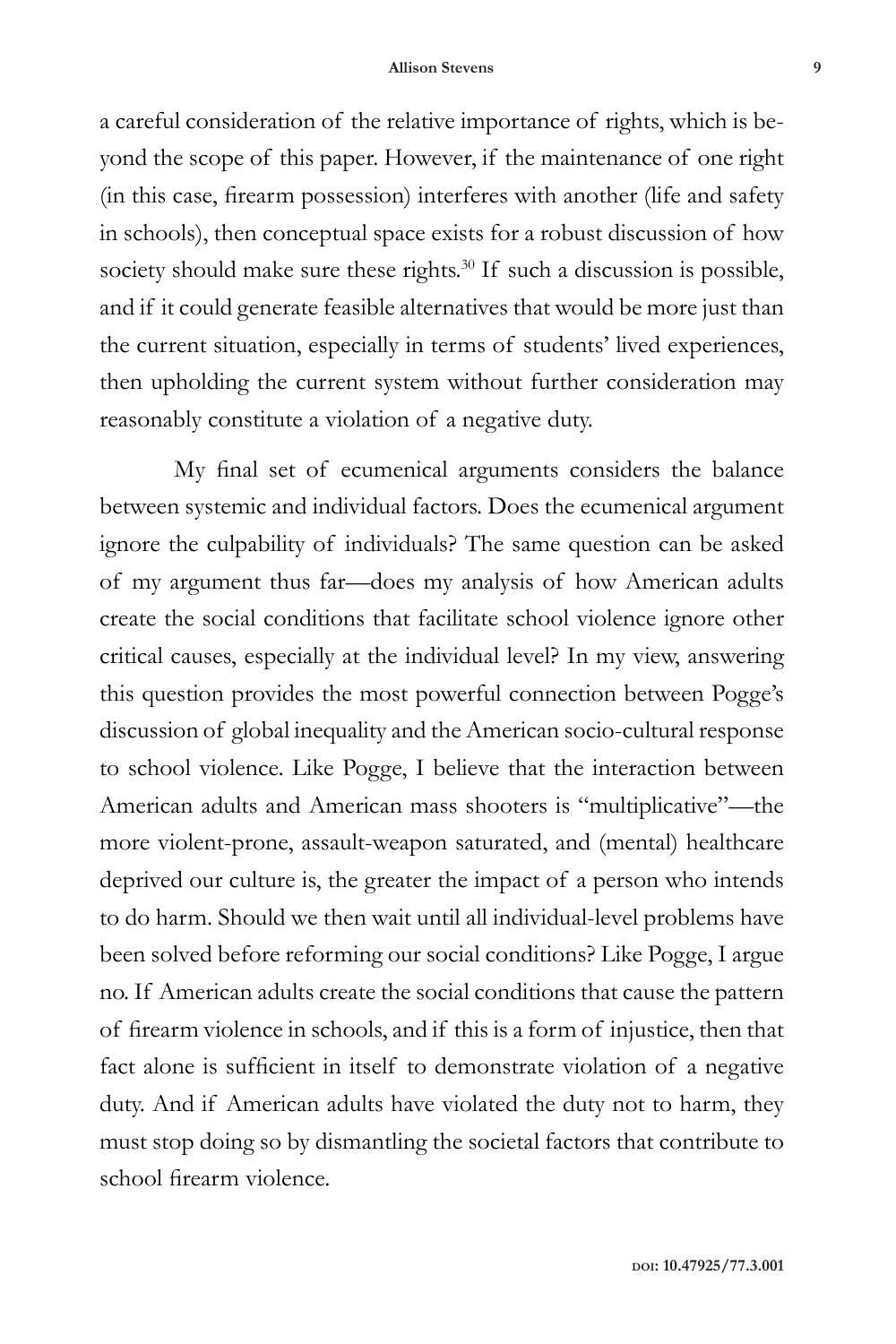#### DIVERGING SOLUTIONS FOR HARM CAUSED

Let's say you accept my argument thus far. How should American adults go about dismantling something as diffuse as the societal factors that lead to school violence? Because Pogge is addressing economic injustice, his solution is, predictably, rooted in economic reparations.<sup>31</sup> However, the wildly diffuse array of social conditions that cause school violence cannot be addressed solely through the economic lens. There is no single measure that could address such diverse elements as fanatical internet chatrooms, the availability of weapons, divisive political rhetoric, and a broken mental healthcare infrastructure. Even if there were such a measure, could it be universally accepted in a fiercely pluralistic America? Given the diffuse nature of the problem and conceptions of how to solve it, how are American adults to begin addressing the harm that they have caused? While I cannot offer a way for American adults to extricate themselves immediately from participating in social conditions that perpetuate school violence, I can offer an alternative paradigm for considering student wellbeing.

### THE STUDENT CAPABILITIES APPROACH

Thus far, I have argued that ending the harmful social conditions that American adults perpetuate requires lifting up student perspectives and reshaping social conditions to meet student needs. To some, this process may already seem to be in place—after all, many American adults advocate for students, and very few American adults would praise the fear and danger students perceive in schools. However, this agreement represents a shallow understanding of school safety, one best represented in the fleeting moments when we mourn together as a nation following a school shooting. How are we to extend that unity into a new status quo? I argue that it requires a complete reframing of our collective imagination, centering students and decentering our political stances. One powerful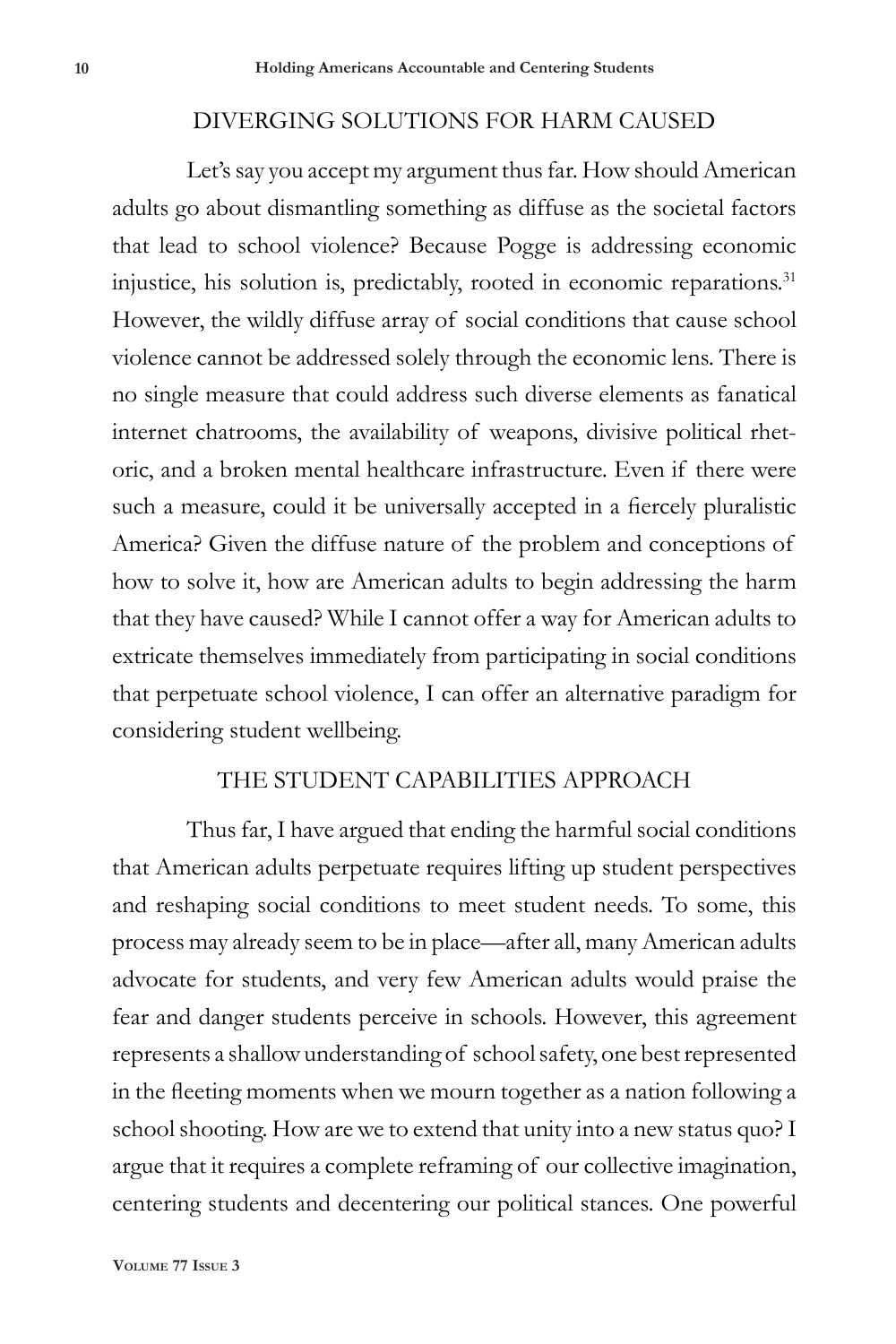tool for such a reframing is the *capabilities approach.*

When we think about the *capability* to attend school, it includes not merely the presence of a school building, school buses, teachers, and so on, but also what students can actually do and be in school. Naturally, this includes student safety—they should be able to actually do safe things and be safe in school. Specifically in the context of school and learning, student capabilities change how we imagine student safety. How are students doing and being in schools? Do they have the procedural ability to freely attend school as well as the outcome of actually being safe at school? As we consider what students are actually able to do in schools, we can be led to more robustly imagine what we want schools to be.

How might this discourse become even more impactful? Below, I explore how promoting child capabilities as a "side constraint" might be considered a duty of all Americans.<sup>32</sup> Along with Sen, Nussbaum created the capabilities approach to make comparisons of quality of life across nations, but Nussbaum also asserts that capabilities can be used within countries as a framework for determining a "minimum level" of flourishing.33 It is in this latter sense that the capabilities framework is especially relevant for discussions of student safety in America. Sen and Nussbaum each address different aspects of the capability framework, with Sen "focus[ing] on the general defense of the capability space," while Nussbaum, on the other hand, attempts to distill a list of "central human capabilities" that can be pragmatically used in discussion and policy.34 In the American political context, I believe that Nussbaum's approach applied specifically to students—*central student capabilities*—could mitigate harm for three reasons.

First, central student capabilities would act as a concrete counter-institution to the social conditions currently created by American adults. Second, because Nussbaum's capabilities framework is designed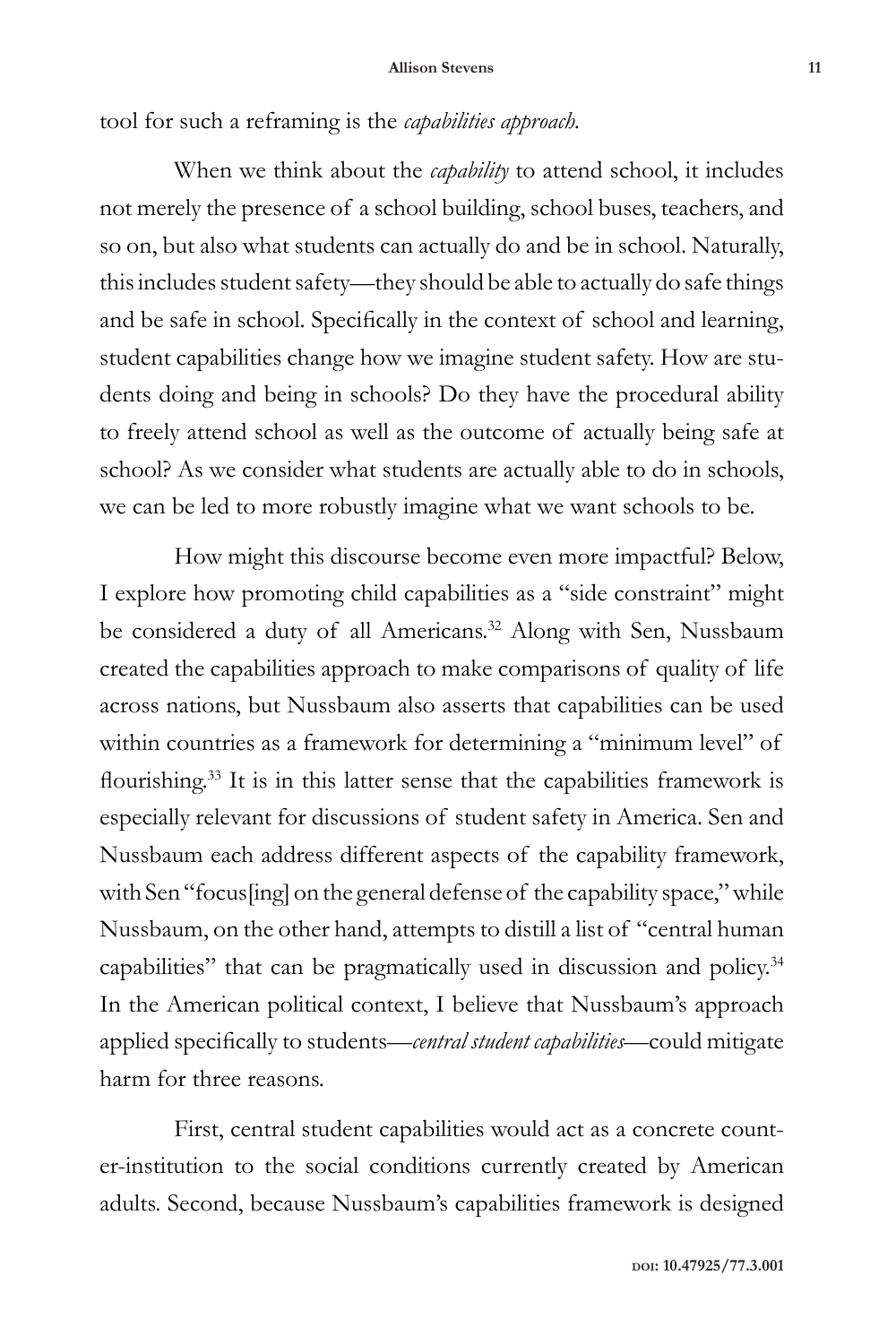to be "humble… [and] contested," creating a list of student capabilities would not constrain the renegotiation of liberties that has positively characterized the American political process.35 Third, despite the fact that the list of student capabilities will be the subject of critique and revision, the language and the interpretation of the capabilities provides an opportunity for "'overlapping consensus' as described by Rawls."36 It is this final element that makes a defined list of capabilities, like the ecumenical approach, both reflexive and constructive. The development of a capabilities approach attempts to represent the "human capabilities that can be convincingly argued to be of central importance in any human life, whatever else the person pursues or chooses."37 Thus, central student capabilities would be *reflexive* because they recognize the plurality of "pursuits of happiness" enshrined in the American political project. These capabilities would also be *constructive* in that they provide a touchpoint for consensus—a common framework for centering students in discussions of student safety.

If Americans do arrive at and accept a version of the central student capabilities, how would they relate to current social conditions? Should student capabilities be considered the goal of schooling, or should they act as "side-constraint" that preserves a plurality of essential elements as society pursues other ends? Nussbaum addresses a similar notion when she considers Sen's proposition that we should "think of rights [and their associated capabilities] as goals" for any given society.38 However, she disagrees with Sen, arguing instead that "viewing capabilities rather like side-constraints… helps us to understand… why individuals… have an urgent claim to be treated better, even when governments are in other ways pursuing the good with great efficiency."<sup>39</sup> In her view, positioning human capabilities as side-constraints does not devalue their importance, but rather positions them as boundaries which must not be violated under any circumstances.40 I believe that central student capabilities should be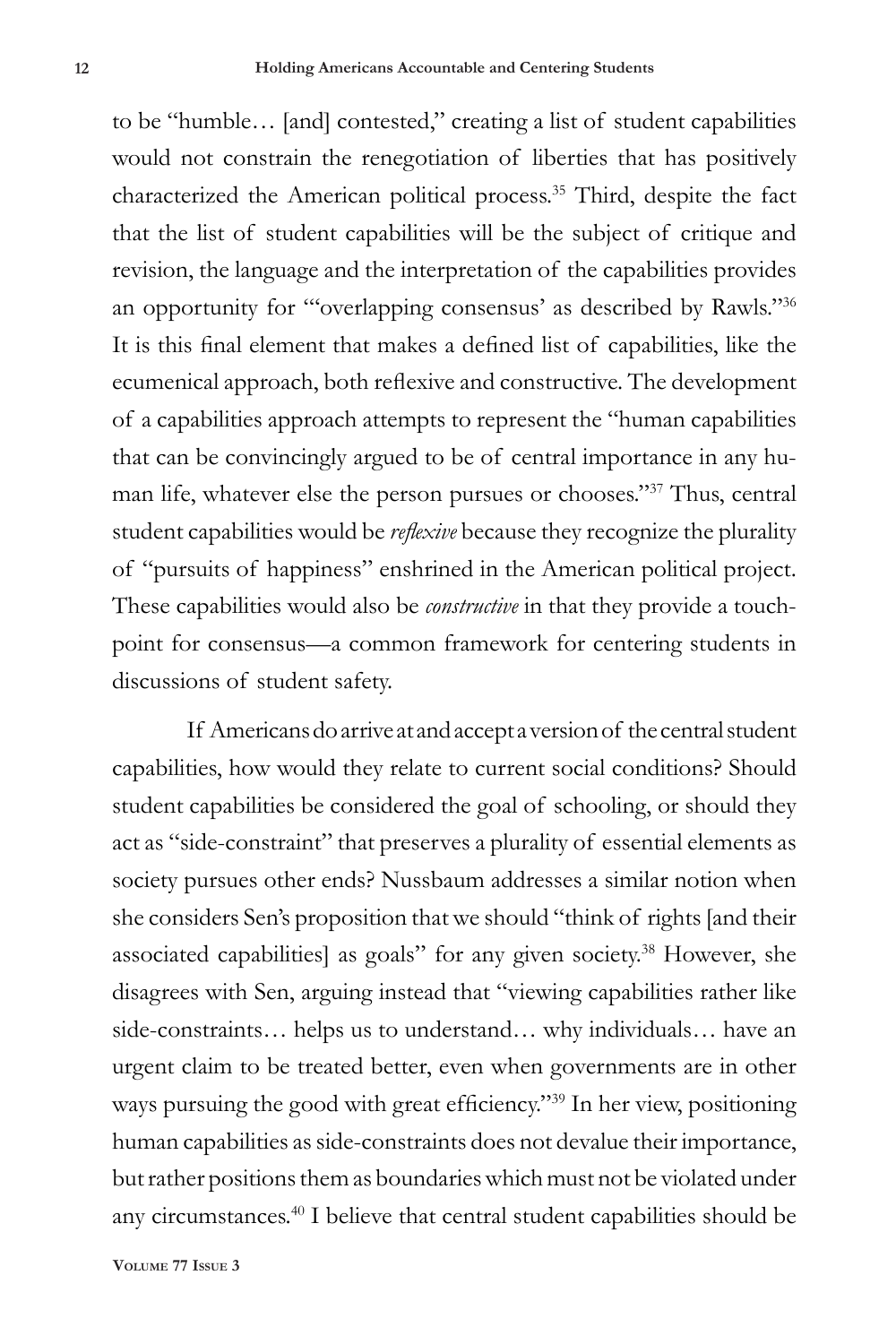viewed as both goals to reshape the American adults' collective imagination and as "side-constraints," acting as a "check" on the pluralistic goals of American adults. Thus, diverse conceptions of media, politics, and gun legislation could all be pursued, but only insofar as they do not violate the central student capabilities. If American adults came to a democratic, overlapping consensus regarding specific central student capabilities, and if they were willing to honor these capabilities as an equal complement to their own rights, this consensus could counteract the harmful social conditions that American adults have created.

In terms of our collective imagination, discussions about central student capabilities could yield new, deeper collective norms surrounding student safety. Pivoting towards student capabilities disrupts the current gun debate and centers children in our conversations, policies, and actions. Right now, we have widespread consensus that students should not die in school, and yet it seems that we are trapped in a perpetual cycle of repeated school violence. Disrupting this cycle may begin with the rich collective imagination that the capability approach can foster. It supplants the bare-bones minimum of "students should be safe in school" and points us in the direction we want to go (schools where students explore, learn, and grow) while moving away from what we want to prevent (lack of mental healthcare, gun violence in school). It is more demanding than the gun debate, and it requires that we lay down our partisan pride in order to advocate for everybody's children, but I suspect it would reshape the norms from which we make decisions that shape students' lives.

1 May Wong, "The Silent Cost of School Shootings," *Stanford News*, December 16, 2019, https://news.stanford.edu/2019/12/16/silent-cost-school-shootings/. 2 Springer. "Rapid Rise in Mass School Shootings in the United States, Study Shows: Researchers Call for Action to Address Worrying Increase in the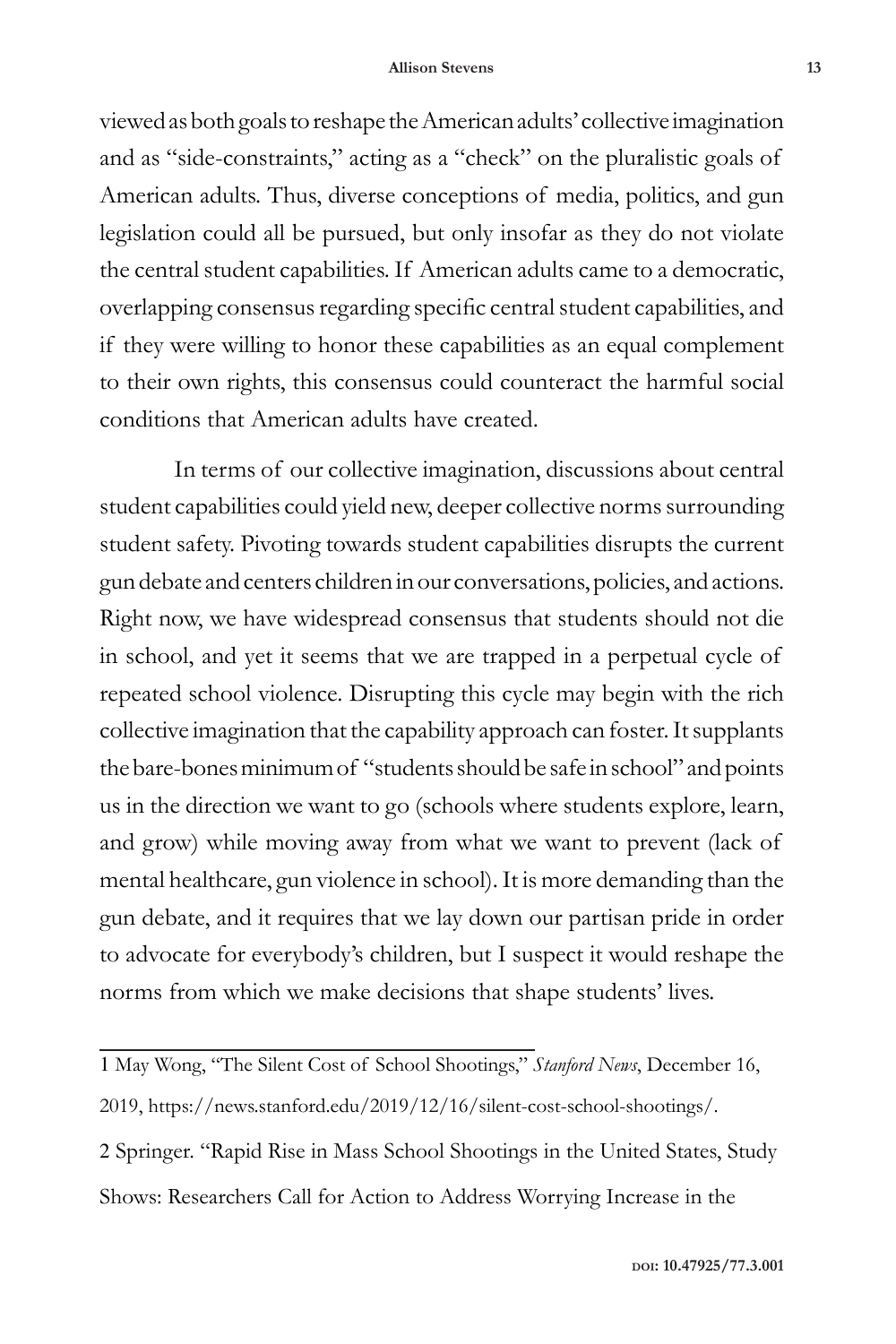Number of Mass School Shootings in Past Two Decades," *ScienceDaily*, April

19, 2018, www.sciencedaily.com/releases/2018/04/180419131025.htm.

3 David DeGrazia and Lester H. *Debating Gun Control: How Much Regulation Do We Need?* (New York: Oxford University Press, 2016); Jeff McMahan, "Why Gun 'Control' is Not Enough," *New York Times*, December 19, 2012, https://opinionator.blogs. nytimes.com/2012/12/19/why-gun-control-is-not-enough/.

4 Thomas Pogge, "Real World Justice," *The Journal of Ethics* 9, no. 1 (2005), 30.

5 Pogge, "Real World Justice," 29–53.

6 Pogge, "Real World Justice," 36.

7 Pogge, "Real World Justice," 36.

8 John Rawls, *Justice as Fairness: A Restatement* (Cambridge: Belknap Press of Harvard University Press, 2001), 32.

9 Rawls, *Justice as Fairness*, 32.

10 Rawls, *Justice as Fairness*, 32.

11 (Randy Borum, Dewey Cornell, William Modzeleski, and Shane Jimerson, "What Can Be Done About School Shootings?: A Review of the Evidence," *Educational Researcher* 39, no. 1 (2010), 28; Rachel Kalish and Michael Kimmel, "Suicide by Mass Murder: Masculinity, Aggrieved Entitlement, and Rampage School Shootings," *Health Sociology Review* 19, no. 4 (201): 451–464.

12 Stephanie Verlinden, Michel Hersen, and Jay Thomas, "Risk Factors in School Shootings," *Clinical Psychology Review* 20, no. 1 (2000): 3–56.

13 Pogge, "Real World Justice," 33.

14 Pogge, "Real World Justice," 34.

15 Pogge, "Real World Justice," 34.

16 Pogge, "Real World Justice."

17 It is beyond the scope of this paper to distill the method(s) that transform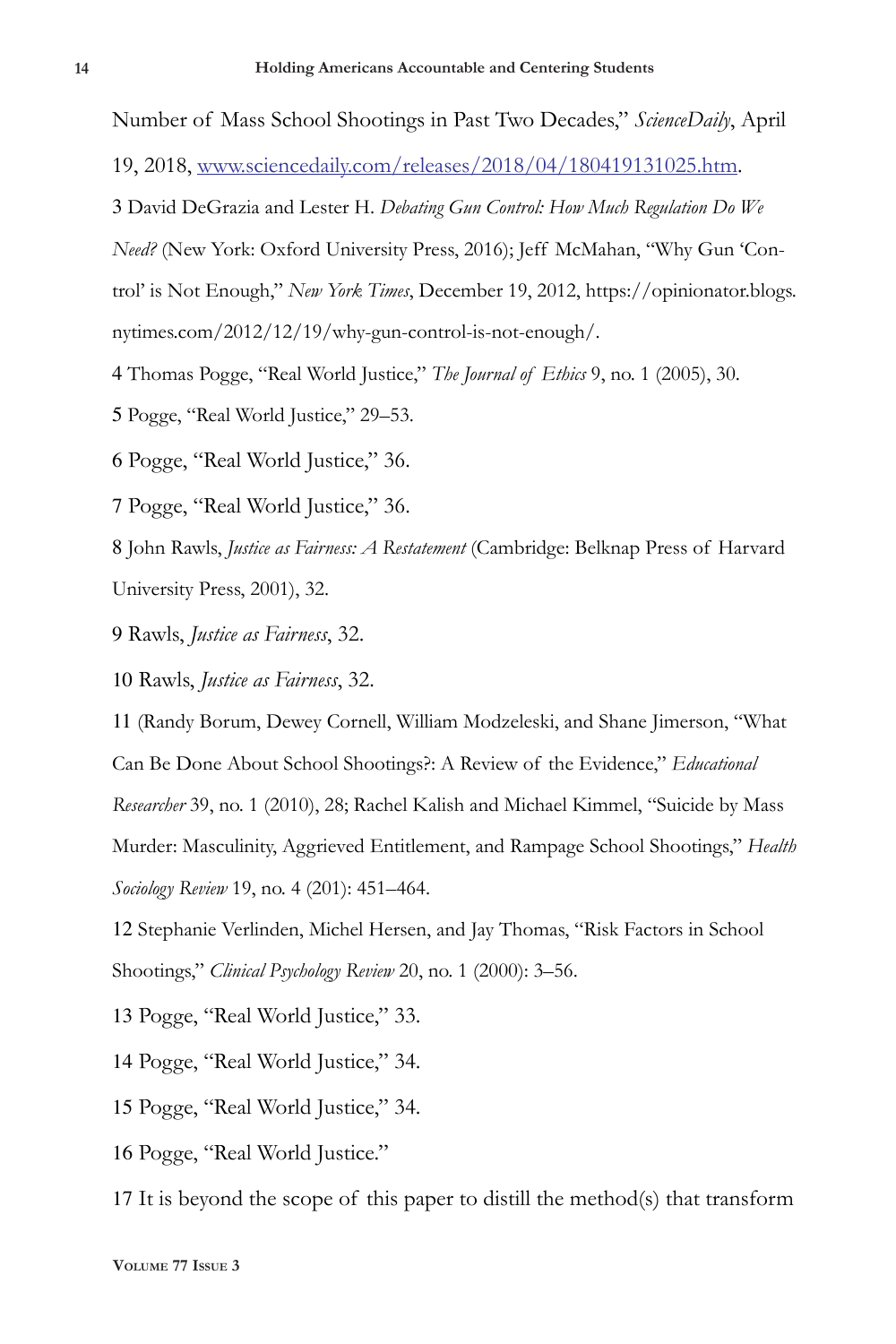our individual consumer preferences into product-media availability, but I will work from the premise that product-media availability shapes the social conditions that our children experience.

18 Pogge, "Real World Justice."

19 Pogge, "Real World Justice."

20 I will note that reporting violence is a complex normative issue in and of itself. However, I along with Lankford and Madfis (2018) and Meindl and Ivy (2018), argue that media coverage that glorifies school shootings can cause a "copycat" or "contagion" effect. See Adam Lankford and Eric Madfis, "Don't Name Them, Don't Show Them, But Report Everything Else: A Pragmatic Proposal for Denying Mass Killers the Attention They Seek and Deterring Future Offenders," *The American Behavioral Scientist* 62, no. 2 (2018): 260-279; James N. Meindl and Jonathan W. Ivy, "Reducing Media-Induced Mass Killings: Lessons From Suicide Prevention," *The American Behavioral Scientist* 62*,* no. 2 (2018): 242–259.

21 Pogge, "Real World Justice," 39.

22 Pogge, "Real World Justice," 39.

23 Joe Heim, Marissa Lang, and Susan Svrluga, "Thousands of Students Walk Out of School in Nationwide Gun Violence Protest," *The Washington Post*, March 14, 2018, https://www.washingtonpost.com/news/education/wp/2018/03/14/students-have-just-had-enough-walkouts-planned-across-the-nation-one-month-afterflorida-shooting/.

24 Pogge, "Real World Justice," 42.

25 Pogge, "Real World Justice," 46.

26 Jonathan Masters, "U.S. Gun Policy: Global Comparisons," *Council on Foreign Relations*, July 14, 2021, https://www.cfr.org/backgrounder/us-gun-policy-global-comparisons.